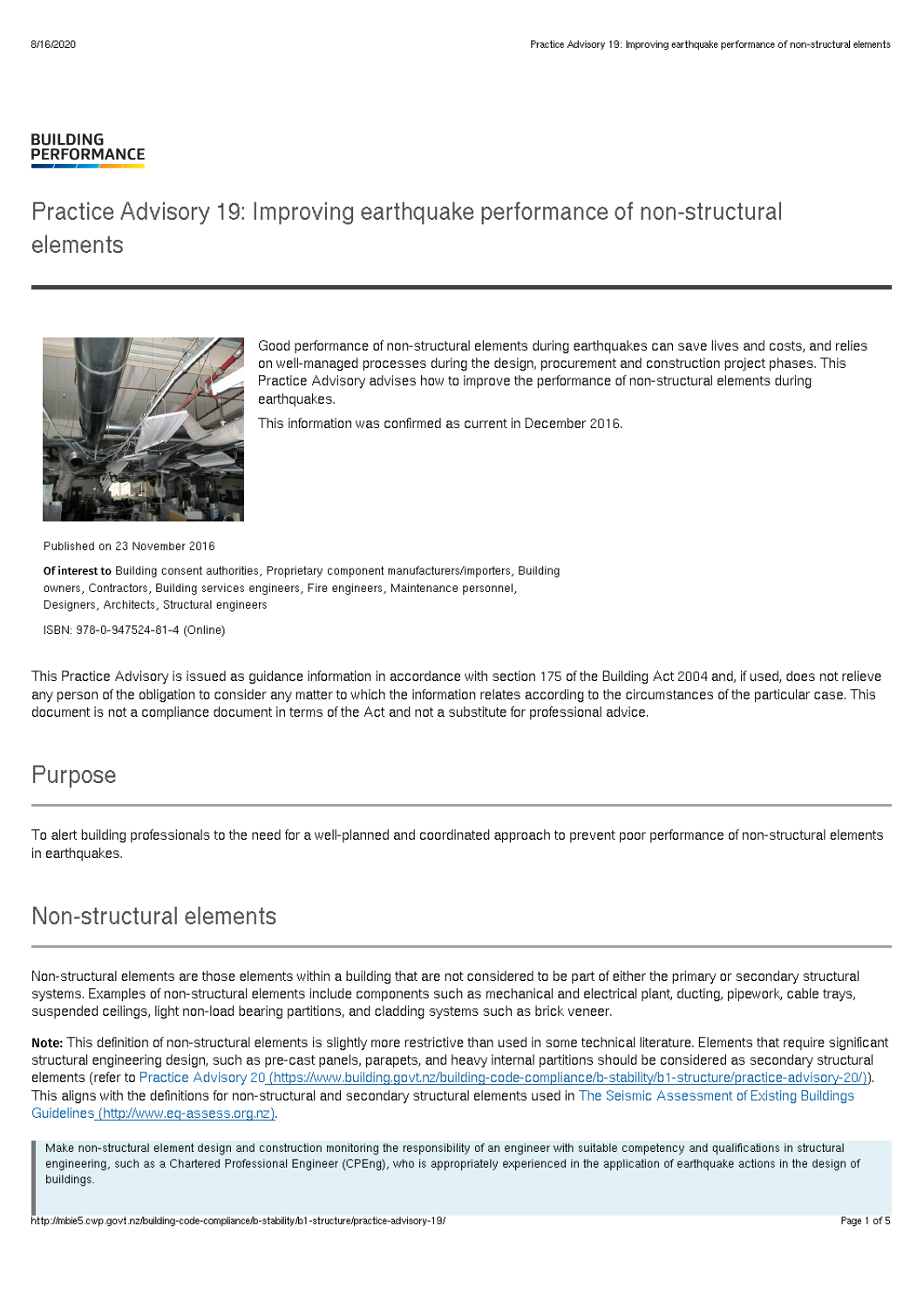Use a solution that has been verified to comply with the Building Code or consult a structural engineer for seismic connection and separation details if you are a building services or mechanical engineer responsible for the design of non-structural elements.

## Issues of concern

The damaging earthquakes in Canterbury (2010/2011) and Wellington (2013) have highlighted many instances of poor performance of nonstructural elements, particularly in multi-storey buildings.

Widespread damage resulting from a ceiling failure after a Canterbury earthquake Figure 1: Widespread damage resulting from a ceiling failure after a Canterbury earthquake

The failure of non-structural elements during earthquakes can be a life-safety hazard and cause significant disruption and economic loss. Attention to the design of non-structural elements is required to show that these elements meet the provisions of the New Zealand Building Code [\(https://www.building.govt.nz/building-code-compliance/\).](http://mbie5.cwp.govt.nz/building-code-compliance/)

While primary and secondary structural elements are designed and detailed as part of the structural engineering design of a building, nonstructural elements can be overlooked or poorly managed during the design, procurement, or construction phases of the project.

### Building Code requirements and supporting documents

The Building Code Clause B1 Structure [\(https://www.building.govt.nz/building-code-compliance/b-stability/b1-structure/\)](http://mbie5.cwp.govt.nz/building-code-compliance/b-stability/b1-structure/) requires all building elements to have a low probability of failure when exposed to the physical conditions likely to be experienced within their lifetime.

A building element is any structural or non-structural component or assembly, incorporated into or associated with the operation of a building. Non-structural elements are therefore required to accommodate earthquake actions.

The earthquake design for non-structural elements will generally be in accordance with referenced standards in the Acceptable Solutions and Verification Methods for Building Code Clause B1 Structure.

These include:

- NZS 1170.5:2004 Structural Design Actions Part 5: Earthquake Actions New Zealand, for determining the specific design earthquake actions.
- NZS 3101:2006 Concrete Structures Standard, NZS 3404:2009 Steel Structures Standard and AS/NZS 4600:2005 Cold-formed Steel Structures Standard for the specific design of restraints for non-structural elements.
- NZS 4219:2009 Seismic Performance of Engineering Systems in Buildings and NZS 4541:2013 Automatic Fire Sprinkler Systems for the design of building services components.

A commonly used standard for the design and installation of suspended ceilings is AS/NZS 2785 Suspended Ceilings – Design and installation. It should be noted that AS/NZS 2785 does not provide a solution for earthquake actions. Therefore seismic restraints for suspended ceilings should be specifically designed and detailed in accordance with Verification Method B1/VM1.

Non-structural elements and their connections, both individually and as part of a system, must also meet the applicable durability requirements of Clause B2 according to their location and use.

# Designing and detailing for earthquake actions

Careful detailing is required for non-structural elements so they can resist earthquake actions. Critical details, such as connections, restraints and, where required, flexible elements and/or separations should be identified and documented.

There are generally two ways to detail non-structural elements and their connections:

1. Using details or proprietary systems verified as being compliant with the Building Code. These can be prescribed in Acceptable Solutions, standards or in literature developed by technical groups.

2. Using details which have been subject to specific engineering design. Details that result from a specific design should generally be the responsibility of an engineer with competency in structural engineering in the application of earthquake actions, such as a Chartered Professional Engineer (CPEng).

http://mbie5.cwp.govt.nz/building-code-compliance/b-stability/b1-structure/practice-advisory-19/ Page 2 of 5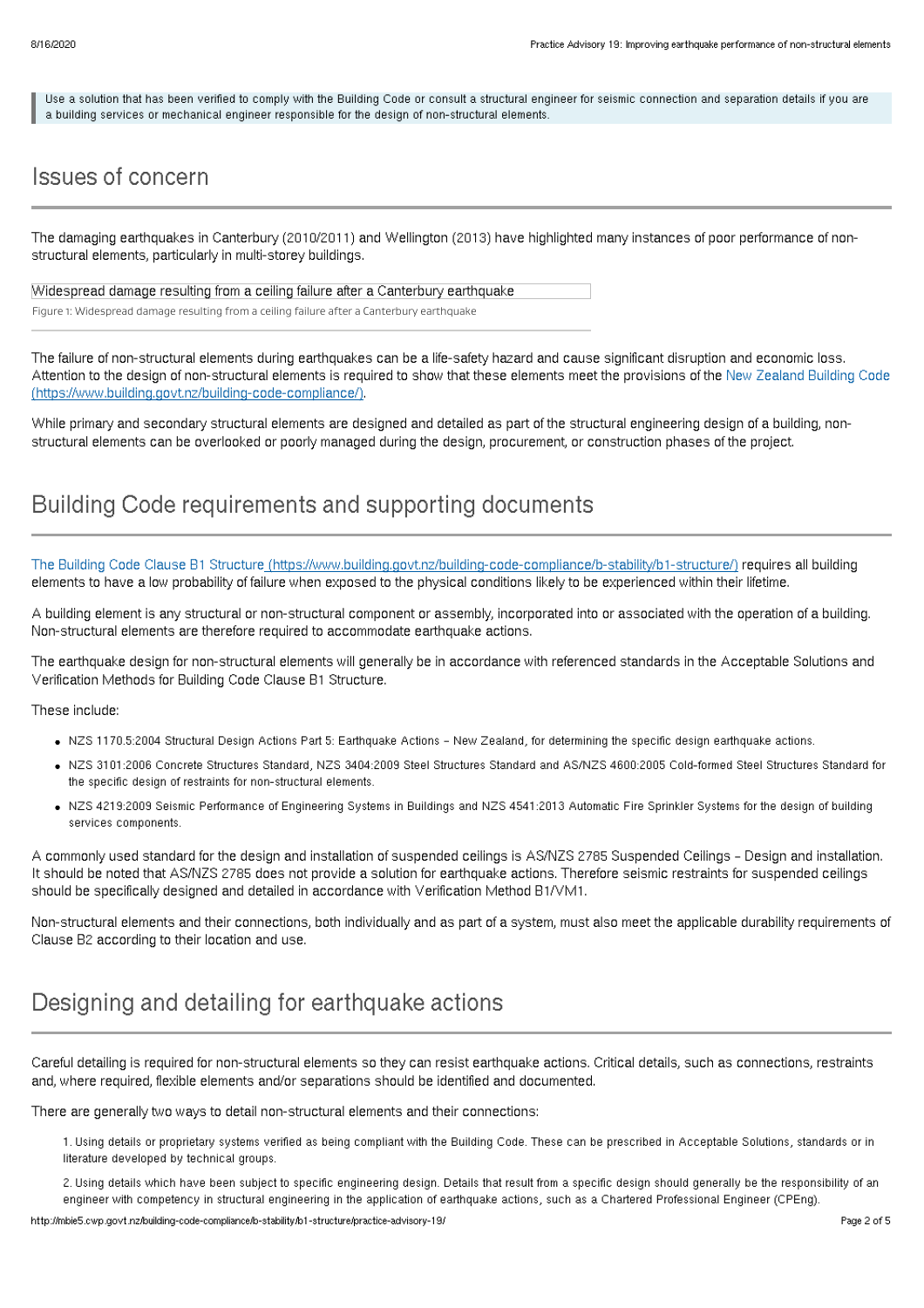Significant damage during the Canterbury earthquakes was caused by non-structural elements such as ceilings and in-ceiling services clashing. This was caused by insufficient clearance and/or stiffness incompatibilities. When determining clearances for non-structural elements use the clearance requirements of NZS 4219, where appropriate, or determine the clearance requirements taking into account construction tolerances, movements due to temperature change and the displacements that can arise from earthquake actions.

Figure 2 shows typical pipework restraint details taken from NZS 4219.

| Examples of pipework restraint taken from page 62 of NZS 4219:2009.                                  |             |
|------------------------------------------------------------------------------------------------------|-------------|
| Figure 2: Examples of pipework restraint taken from page 62 of NZS 4219:2009 © Standards New Zealand | 一 八 八       |
| Reproduced with permission from Standards New Zealand under licence number LN001215.                 | <b>IZ M</b> |

### For owners/designers

Ensure the connections of all non-structural elements comply with the Building Code.

Pay particular attention to ceiling systems. It is important that these elements are properly restrained against earthquake shaking to prevent them from collapsing on people, cutting off escape routes, or failing to support critical ceiling-mounted emergency evacuation components.

#### For manufacturers/importers of proprietary non-structural/building services components

Ensure proprietary non-structural/building services components, whether manufactured in New Zealand or overseas, are capable of meeting New Zealand seismic performance criteria (by either calculation or testing).

### Buildings with low–damage systems

Take care with buildings that incorporate low-damage primary systems that have the potential for large displacements in earthquakes. These displacements will need to be accommodated by non-structural elements. Systems that reduce actions such as base isolation of a building are an effective way of protecting the structure and its contents.

## Fit-outs

It is important that architects and other parties collaborate and seek specialist engineering advice for seismic restraints and detailing associated with building fit-outs, particularly when a structural engineer is not directly involved with the fit-out project.

## Coordinate design

Effective earthquake performance of non-structural building elements and systems depends on good communication between all stakeholders.

Early engagement of key stakeholders in the design process facilitates good design and can help avoid problems later. Stakeholders may include the:

- design coordinator, for example, an architect, engineer or project manager
- specialist non-structural seismic engineers
- structural engineers
- building services engineers
- **•** fire protection engineer
- suspended ceiling manufacturers/suppliers
- building consent authority (BCA).

Early coordination of non-structural systems helps avoid conflicting specifications and work plans. In addition, it will minimise procurement issues by providing a better basis for costing and tendering the work and making the process of issuing a Building Consent and Code Compliance Certificate easier.

#### For owners

Be aware that owners are responsible for their buildings.

Engage the building's structural design engineer, or consider engaging specialists with similar expertise, for the seismic design of non-structural http://mbie5.cwp.govt.nz/building-code-compliance/b-stability/b1-structure/practice-advisory-19/ Page 3 of 5 Page 3 of 5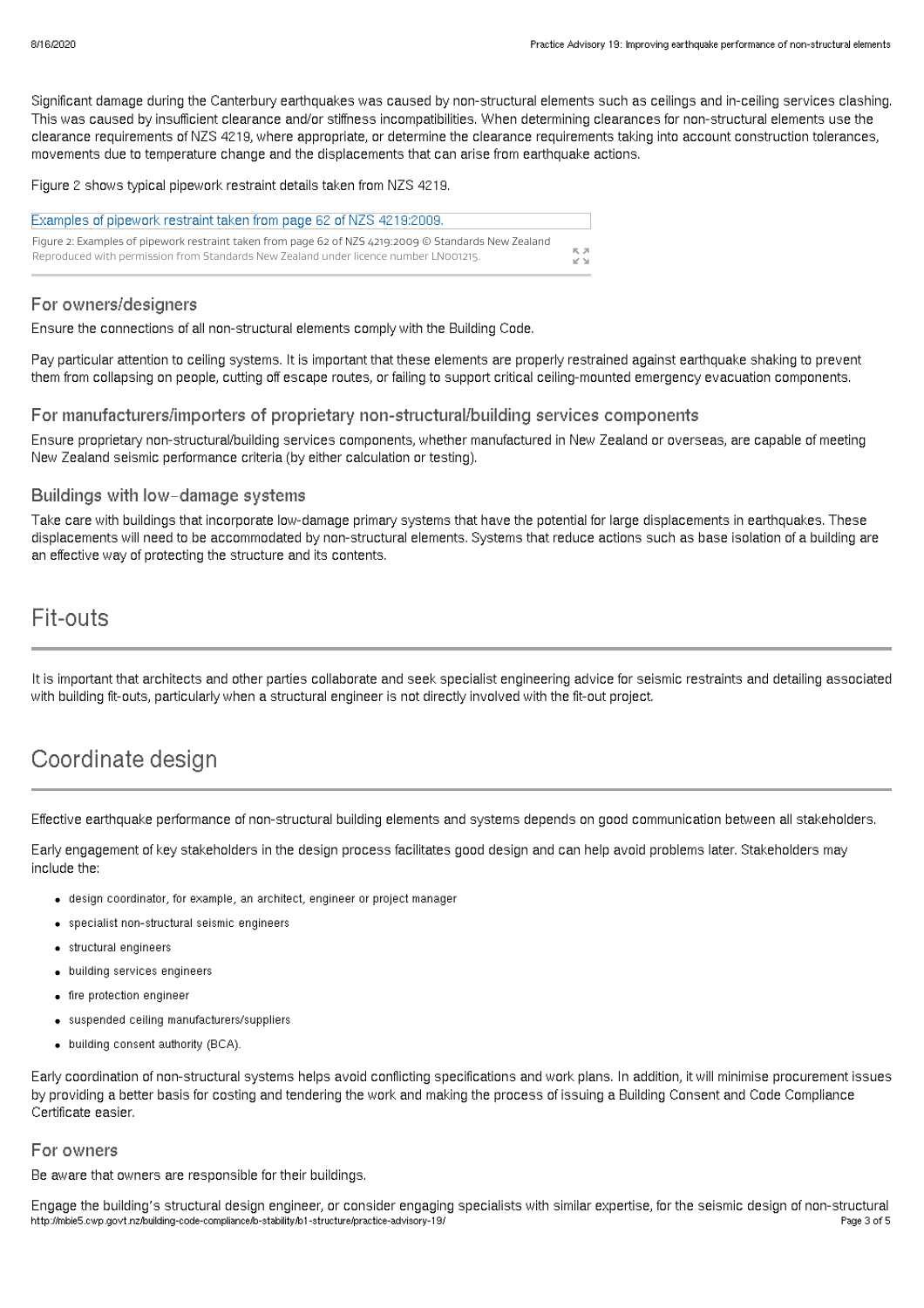elements, to prepare construction details for the work and to coordinate the work of the relevant disciplines.

#### For engineers/designers

Include a section on non-structural elements in the Design Features Report as well as providing relevant information in the specification and on the drawings.

### For BCAs

Check that the design documentation adequately covers non-structural elements. The details for non-structural elements may be part of the main contract or be the subject of a separate contract depending on the engagement circumstances.

## Construction monitoring

On-site construction monitoring is crucial to verify that design details are built as intended

Particular attention should be applied to critical design information, such as fixing/anchorage details, flexible joints/connections, and seismic clearances, for example:

- Clearances or flexible joints between non-structural elements (non-load bearing walls, ducting, pipework etc.) and the building structure.
- Flexible joints or couplings across seismic gaps.
- Separations between non-structural elements.

#### For owners

Allow for construction monitoring, preferably by the designer or others briefed by the designer.

### For BCAs

Check that the design details have been built in accordance with the consented documents before issuing the Code Compliance Certificate.

## Restraint of building contents is also very important

Building owners and occupants are responsible for the restraint of building contents. NZS 4104:1994, Seismic restraint of building contents, is a standard that describes how building contents, including tall or heavy items such as bookcases, ovens, and pianos can be restrained.

### **References**

- 1. Standards New Zealand. NZS 1170.5: 2004. Structural Design Actions Part 5: Earthquake Actions New Zealand.
- 2. Standards New Zealand. NZS 3404. Parts 1 and 2: 2009. Steel Structures Standard.
- 3. Standards Australia/Standards New Zealand. AS/NZS 4600: 2005. Cold-formed Steel Structures Standard.
- 4. Standards New Zealand. NZS 4104: 1994 Seismic restraint of building contents.
- 5. Standards New Zealand. NZS 4219: 2009. Seismic Performance of Engineering Systems in Buildings.
- 6. Standards New Zealand. NZS 4541: 2013. Automatic Fire Sprinkler Systems.
- 7. Standards Australia/Standards New Zealand. AS/NZS 2785: 2000. Suspended Ceilings Design and Installation.
- 8. Standards New Zealand. NZS 3101. Parts 1 and 2: 2006. Concrete Structures Standard.

9. Department of Building and Housing (2014). New Zealand Building Code Handbook [\(https://www.building.govt.nz/building-code-compliance/building-code](http://mbie5.cwp.govt.nz/building-code-compliance/building-code-and-handbooks/building-code-handbook/)and-handbooks/building-code-handbook/).

10. Ministry of Business Innovation and Employment (MBIE) (2014). Acceptable Solutions and Verification Methods for New Zealand Building Code Clause B1 Structure [\(https://www.building.govt.nz/building-code-compliance/b-stability/b1-structure/b1-acceptable-solutions-and-verification-methods/\).](http://mbie5.cwp.govt.nz/building-code-compliance/b-stability/b1-structure/b1-acceptable-solutions-and-verification-methods/)

11. Institution of Professional Engineers (2014). Practice Note 1 - Guidelines on Producer Statements [\(https://www.engineeringnz.org/documents/93/Practice\\_Note\\_1\\_Guidelines\\_on\\_Producer\\_Statements.pdf\)](https://www.engineeringnz.org/documents/93/Practice_Note_1_Guidelines_on_Producer_Statements.pdf) [PDF 1.4 MB].